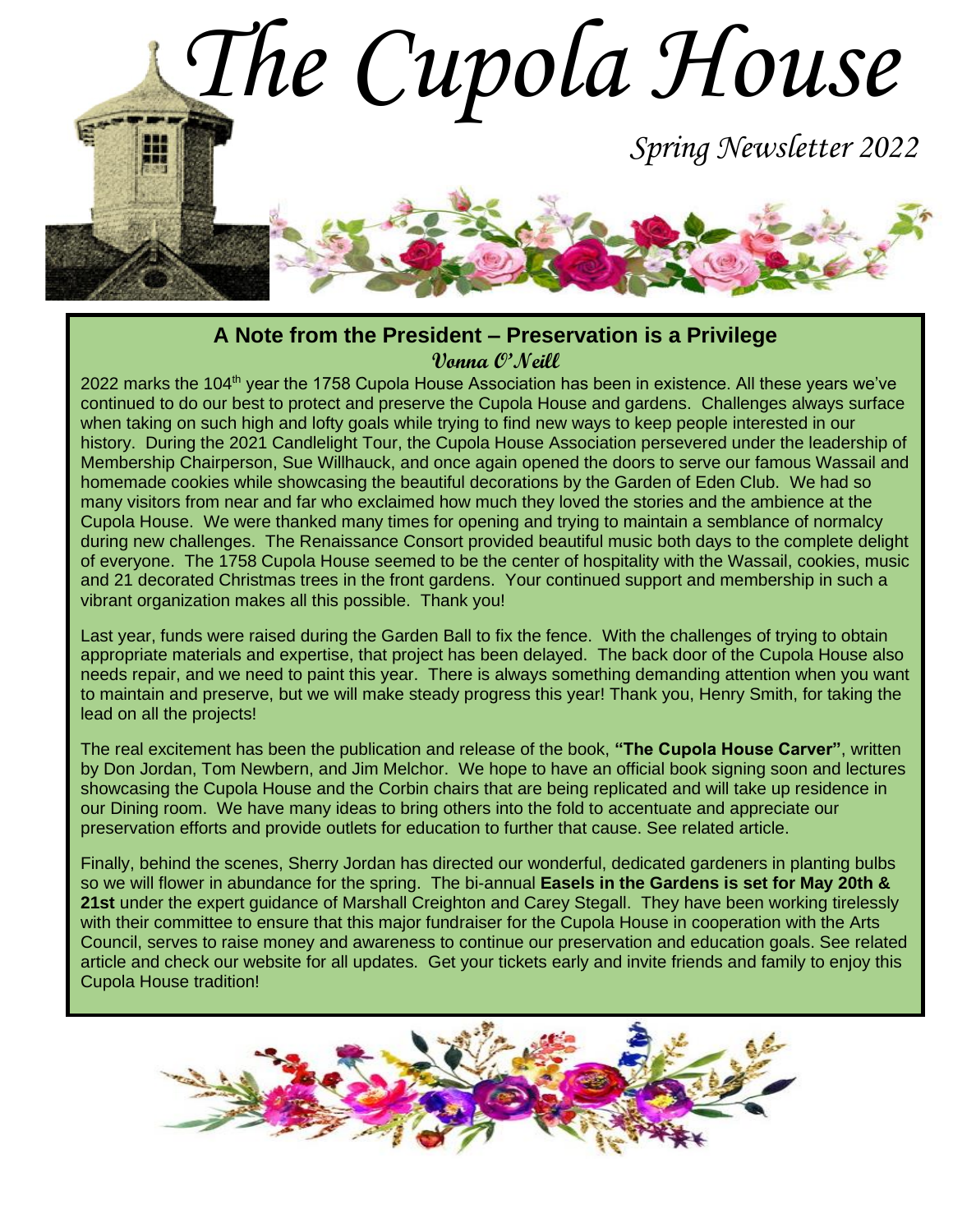

**Easels in the Gardens Marshall Creighton** 

Mark your calendars for **May 20-21, 2022**, as Easels in the Gardens returns for the first time since 2018! The two-day affair will offer an exceptional pairing of 15 private gardens with talented plein-air artists, each creating unique works of art in beautiful outdoor settings.

New this year, an Art in Bloom exhibit at the Chowan Arts Council will bring the combination of nature and art inside, as local floral designers showcase their creativity by interpreting individual works of art as floral arrangements.

Entertainment will continue after the sun goes down on Friday night with Boogie on Broad featuring The Embers. Easels in the Gardens will conclude Saturday evening with an elegant and festive Garden Party, at which the artists' completed works will be displayed and available for purchase.

Tickets may be purchased at www.cupolahouse.org and, as of March 1, 2022, by calling the Penelope Barker House Welcome Center at 252-482-7800.

Advance tickets \$35 (\$40 day of the event).

Groups 15 or more \$25 each, telephone sales only, by May 13, 2022.

All proceeds from Easels in the Gardens benefit the Cupola House Association. Volunteer assistance is welcome! If interested in volunteering for this event, please contact event co-chairs Carey Stegall at careystegall@gmail.com or Marshall Creighton at amscreighton@gmail.com.



### **Cupola House Membership News**

We have an outstanding number of members this year with a total so far of 106 membership units. Many of these represent couples or families. We welcome those who have joined for the first time this year, and of course, our returning members. Our membership consists not only of local residents but of out-of-towners as well. Membership benefits include an invitation to our speaker series and other member only events throughout the year like our fall members' brunch. The Cupola House Association has furthered interest in Edenton, and the many people who tour the house speak highly of our efforts to preserve history. Your donations allow us to maintain and enhance the Cupola House's imprint on our community. Thank you to our wonderful members who volunteered to make cookies and serve during the Candlelight Tour. We are grateful for all of our members' continued support! If you are not yet a member, please consider joining. It is a great way to meet people and learn about Edenton's history. You may join on our website at www.cupolahouse.org, or send an email to cupolahousemembership@gmail.com.

Sue Willhauck Membership Chair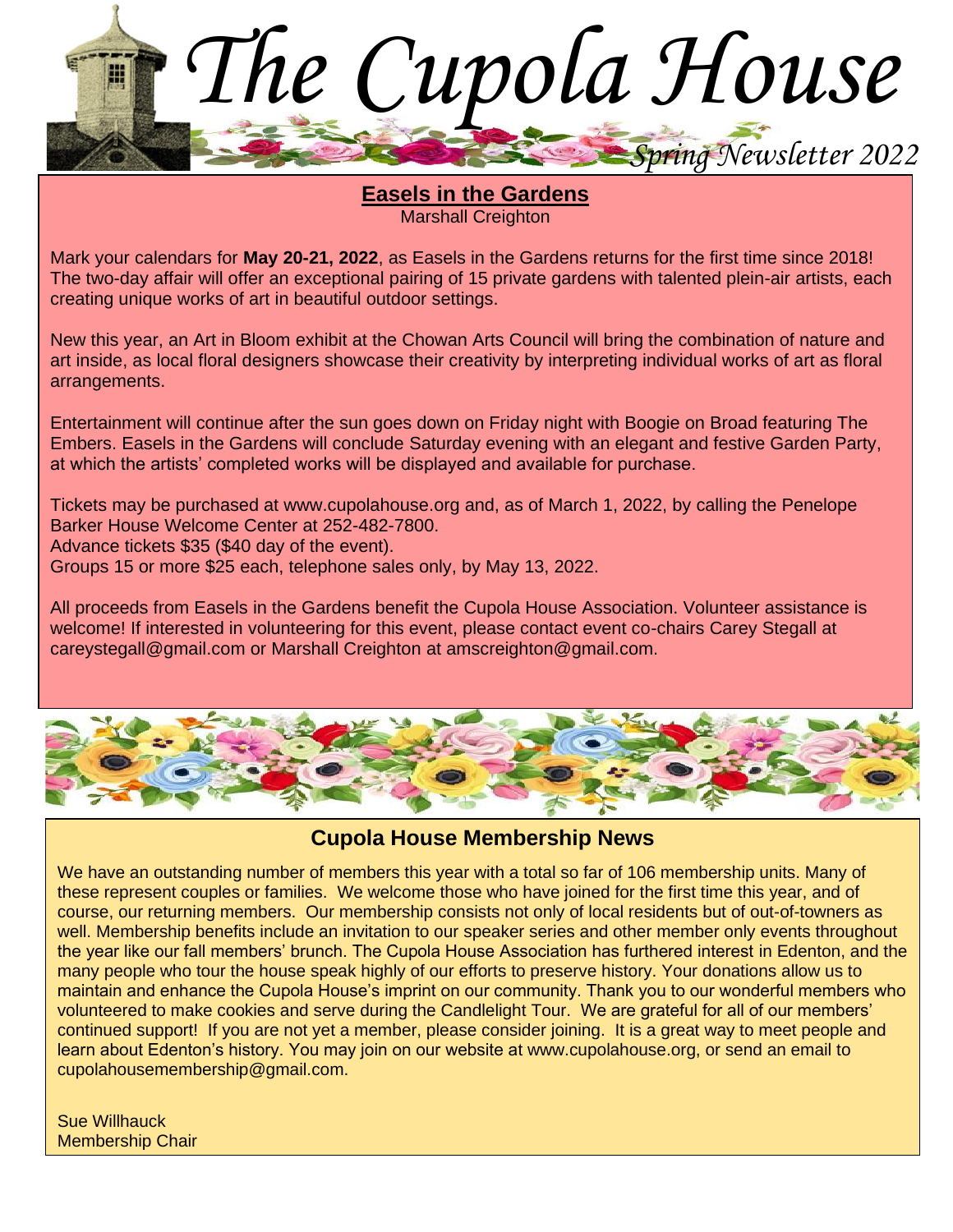

# **Legends, Legacies and Looting…all part of the Cupola House Speakers Series**

Gay Chatham

In the still, often uneventful months of January through April, The Cupola House Speaker Series unfolds. The 2022 Series focuses on legendary homes, town legacies and a surprising outcome of Nazi looted art.

**January 31**: *Hayes Plantation, Past, Present and Future,* Sam Dixon brought Cupola House Members the latest news and plans for Hayes Farms. The historic and important home and outbuilding was and remains to be a building block of Edenton life.

**February** 28 The Speaker Series launched an in-costume program presented by Trent Carter. *House in the Horseshoe* which has the unique distinction of being both a revolutionary period home, as well as a battlefield.

**March 28:** The legacies of Edenton townsfolk and leaders discovered in our program: *Early Edenton Life: As seen through the Cupola House Documents*. Given by Cupola House Document Archivist Martha Smith. Cupola House documents reveal family, town and civic history and mysteries.

**April 25:** *Nazi Looted Art in North Carolina* program by Lisa Hudspeth. A little known and surprising part of North Carolina's complicated and intriguing history.

We invite all members to join us at the Cupola House for these historic programs. Meet and Greet at 5:00 pm. Program at 5:30pm. See you there!



### **Did you know?**

On February 11, 1918, Miss Tillie Bond, last resident of the Cupola House, welcomed three gentlemen who wanted to see the house and perhaps purchase some of her precious antiques. Pictured are the signatures in Miss Tillie's guest book the last signatures entered, as these guests would trigger a tumultuous few months that would eventually lead to the establishment of the Cupola House Association and its purchase of the Cupola House.

The gentlemen were Andre Rueff, assistant curator of the Brooklyn Museum, and antique dealers Albert Collings of NYC, and M. T. Howard of Baltimore. That day Mr. Collings persuaded Miss Tillie to sell him all the woodwork and paneling on the first and second floor, even including the front and back doors.

After getting approval from the Brooklyn Museum, Mr. Rueff purchased from Mr. Collings all the first- floor woodwork for \$5,117.98. He immediately began preparations for its removal.

These were the last entries in Miss Tillie's guestbook. The previous entry in the guestbook of January 24, 1918, is Theodosia Hart Wales, who was the U.S. Envoy to China, located in Souchow, China. He signed his name in Chinese characters.

Stay tuned for exciting updates about this activity in the near future. Aren't you glad you are a member of such a dynamic organization? Something always interesting and exciting goes on at the 1758 Cupola House!

106 ia Hart Wale  $424.1718$ account be los 1. Houranch Balló. Mch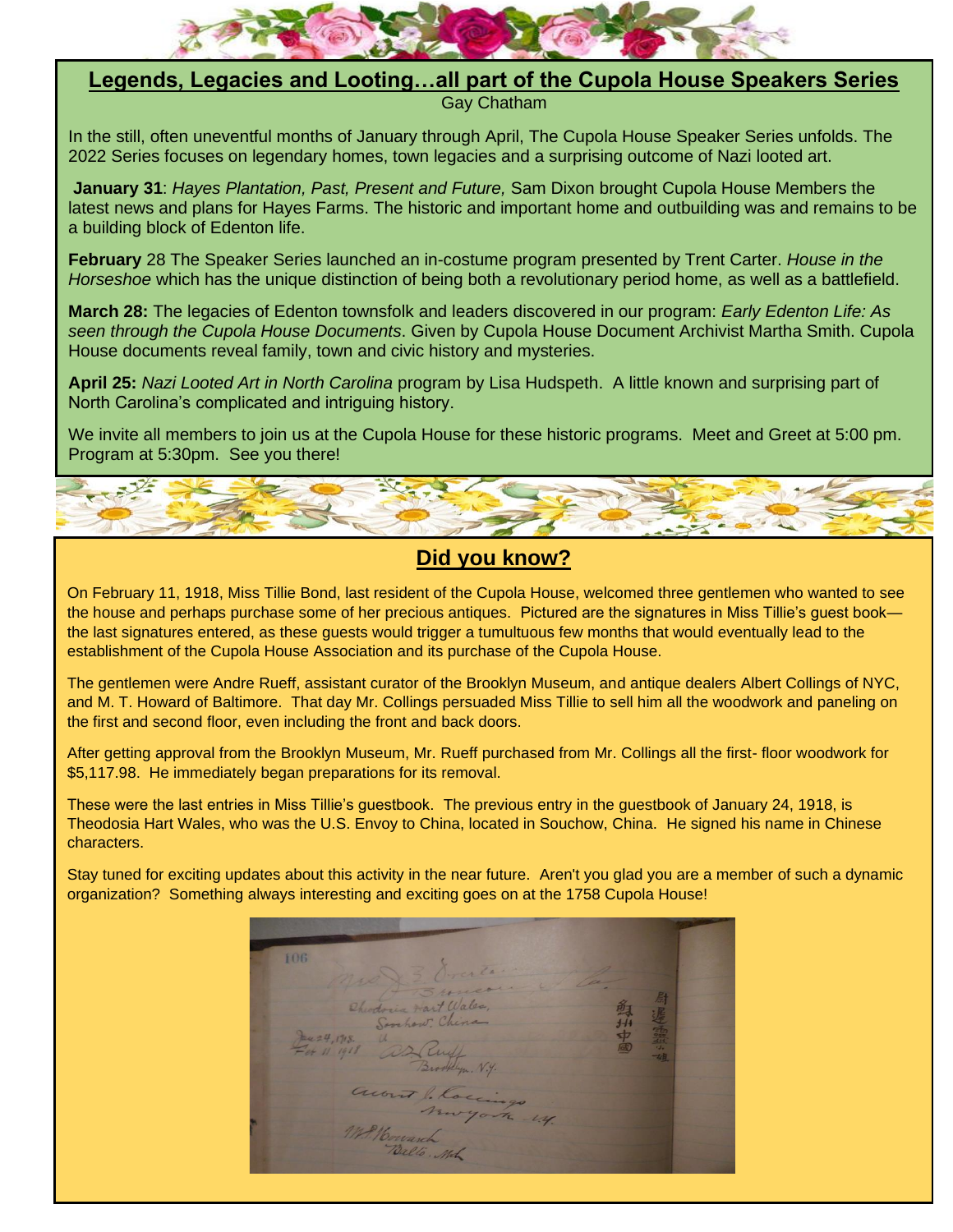

## **Major Changes in Our Understanding of the Cupola House**

By Tom Newbern



The Cupola House is one of the most iconic structures in the state, if not the nation. It has been studied and admired for decades. However, over the past two years, two discoveries have been made that, for the first time, bring into focus the who, what, and why of the Cupola House. Who was the person responsible for its carved interior and the creation of its furnishings? What was Francis Corbin's intended function for the Cupola House? Why did Corbin design the interior room layout as he did?

The first discovery was the realization that the estate sale in 1768 that followed Corbin's death was recorded room by room. It is rare to find an 18<sup>th</sup> century inventory recorded room by room, much less an estate sale. With this knowledge, we now know how Corbin chose to present his business headquarters to the citizens of Edenton and beyond, including which rooms were reserved for Corbin's use and which rooms were to serve the business interests of his employer, John Carteret, 2<sup>nd</sup> Earl Granville, at the time construction on the house began. Corbin's dining room has become a main focus of research, just as it was the main focus of the house in Corbin's time. Dining rooms had only recently developed as centers of entertainment in the colonies around 1750, and this example was designed to impress. At the time of his death, and no doubt from the time construction was completed in the late 1750's to early 1760's, Corbin's dining room contained "8 Arm Mahogany Chairs", two square mahogany tables, and a round mahogany tea table (Fig. 1, Dining room contents from Corbin estate sale). Sets of armchairs are basically unheard of in 18<sup>th</sup> century colonial records, save one set documented to the colony of New York's Council Chamber. And even more shocking, based on overwhelming evidence, four of Corbin's eight dining room armchairs still exist, three in leading museums and one in a private collection (Fig. 2, Original Cupola House dining room armchair).

Based on this new discovery, the Cupola House Association enlisted the help of Edenton's own Master Cabinetmaker, Don Jordan, to recreate a set of eight armchairs matching Corbin's originals to return to the Cupola House dining room. Don's work led to the second discovery. Don had created templates of carving details from the original Corbin armchair held in the MESDA collection, which was then on loan to the Cupola House in celebration of its 250<sup>th</sup> anniversary. He chose from hundreds of differently shaped and sized gouges to determine the modern equivalents of the exact original tools used to carve the MESDA example. He soon discovered that the same few tools, nine in total, were used over and over again on different elements of the chair's carving. Those same nine tools were then compared to the original Cupola House carving and all the elements were found to have been created with the exact same nine tools. This proved for the first time that the same craftsman who created the armchairs also executed the Cupola House carving and that the chairs were created at the time the house was carved, 1758 to 1759. It also allowed the craftsman, Samuel Black, to be identified.

The set of eight armchairs Don is creating for the Cupola House dining room is not just chairs that look like the originals. These are exact copies of the originals in every detail to the point that, except for 260 years of wear, Mr. Corbin would not know the difference. The first chair, which will be the guide for the creation of the rest of the set, is complete, and the second is nearing completion. After it is finished, and after its slip seat has received appropriate upholstery, it will be the first of eight exact replicas to return to grace Mr. Corbin's dining room at the Cupola House (Fig. 3, New Cupola House dining room armchair number 1).

A detailed discussion of the history of these armchairs, the storied career of Edenton's most prominent 18<sup>th</sup> century cabinetmaker, Samuel Black, other furniture attributed to Black, Black's other Edenton and area clientele, and especially the procedure used to determine the exact nine tools used by Black, can all be found in the newly published book, *The Cupola House Carver*. It is available at the Barker House. All proceeds from its sale are dedicated to the Cupola House and the Barker house.

Figure 1: Dining room contents from Corbin estate sale





Figure 2: Original Cupola House dining room armchair<br>armchair

Figure 3: New Cupola House dining room armchair #1